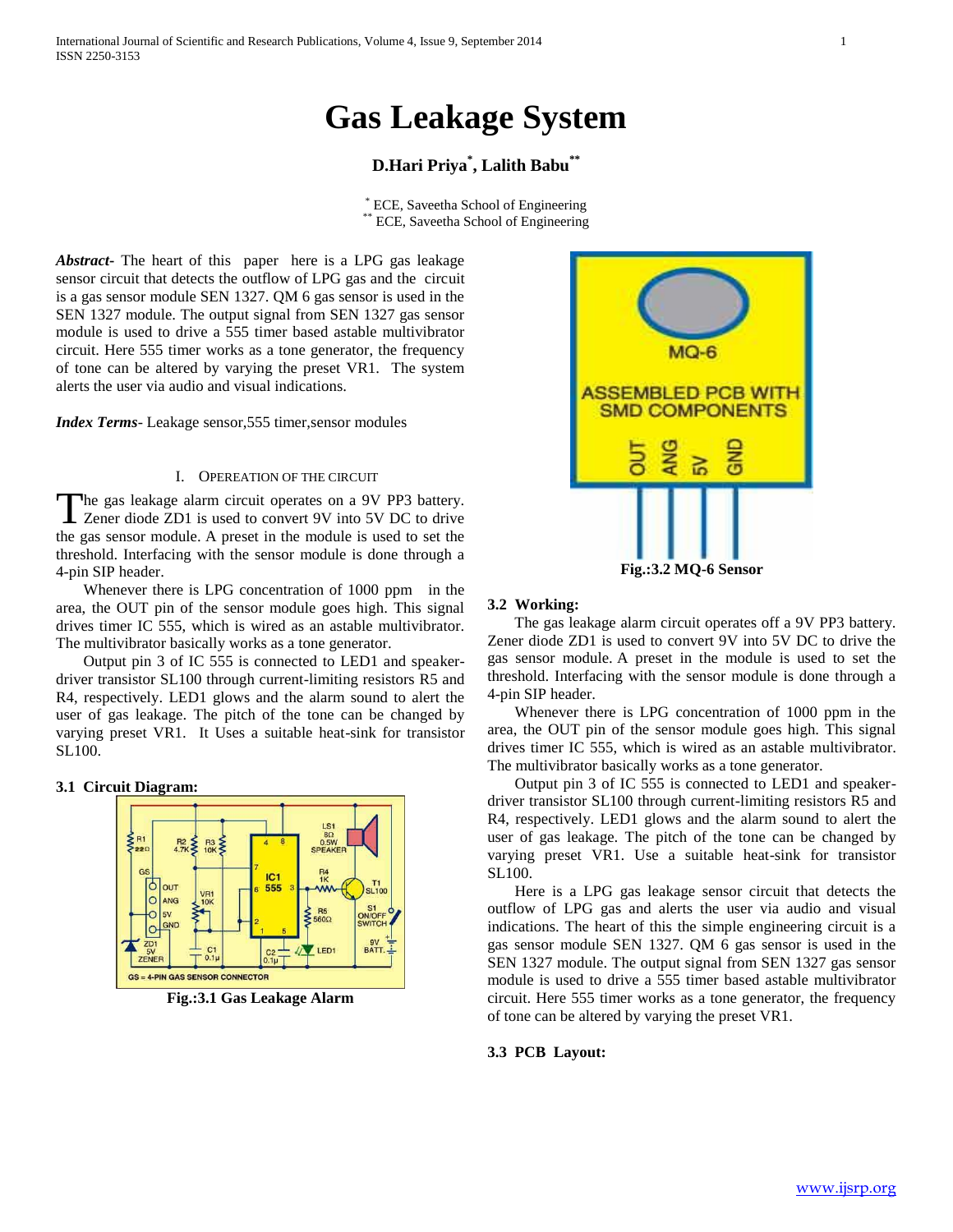

 **Fig.: 3.3 Layout** 

# **5.2 MQ-3 Gas Sensor**

This is an alcohol sensor from **futurlec**, named MQ-3, which detects ethanol in the air. It is one of the straightforward gas sensors so it works almost the same way with other gas sensors. It costs \$6.90.Typically, it is used as part of the breathalyzers or breath testers for the detection of ethanol in the human breath.



**Fig.:5.7 MQ-3 Gas Sensor**



 If you look at the inside of the sensor, you will find the little tube. Basically, this tube is a heating system that is made of aluminum oxide and tin dioxide and inside of it there are heater coils, which practically produce the heat. And you can also find 6 pins. 2 pins that I called Pin H are connected to the heater coils and the other ones are connected to the tube.



 The core system is the cube. As you can see in this crosssectional view, basically, it is an Alumina tube cover by SnO2, which is tin dioxide. And between them there is an Aurum electrode, the black one. And also you can see how the wires are connected. Basically, the alumina tube and the coils are the heating system, the yellow, brown parts and the coils in the picture.SnO2 ceramics will become the semi - conductor, so there are more movable electrons, which means that it is ready to make more current flow.

 Then, when the alcohol molecules in the air meet the electrode that is between alumina and tin dioxide, ethanol burns into acetic acid then more current is produced. So the more alcohol molecules there are, the more current we will get. Because of this current